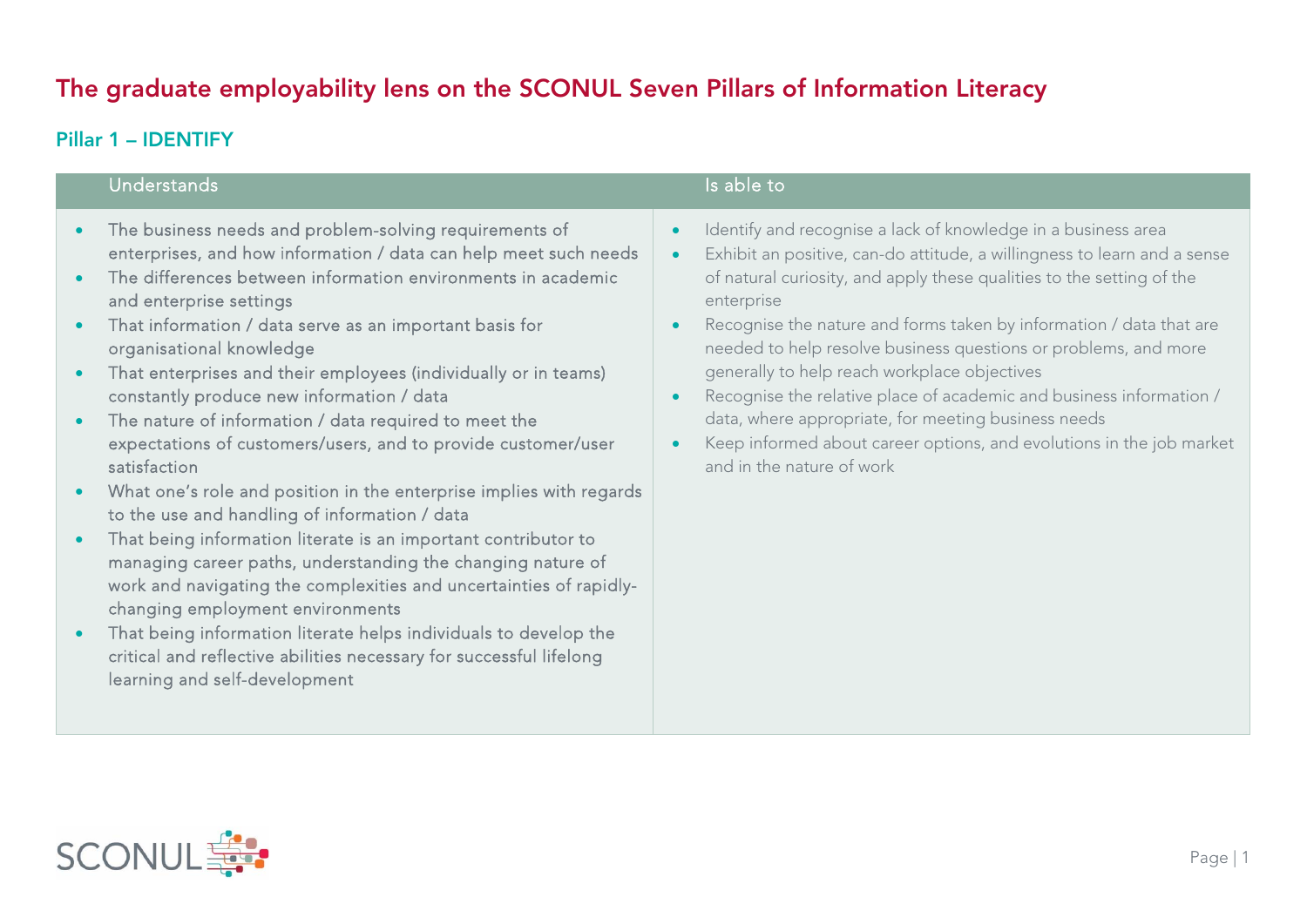### Pillar 2 – SCOPE

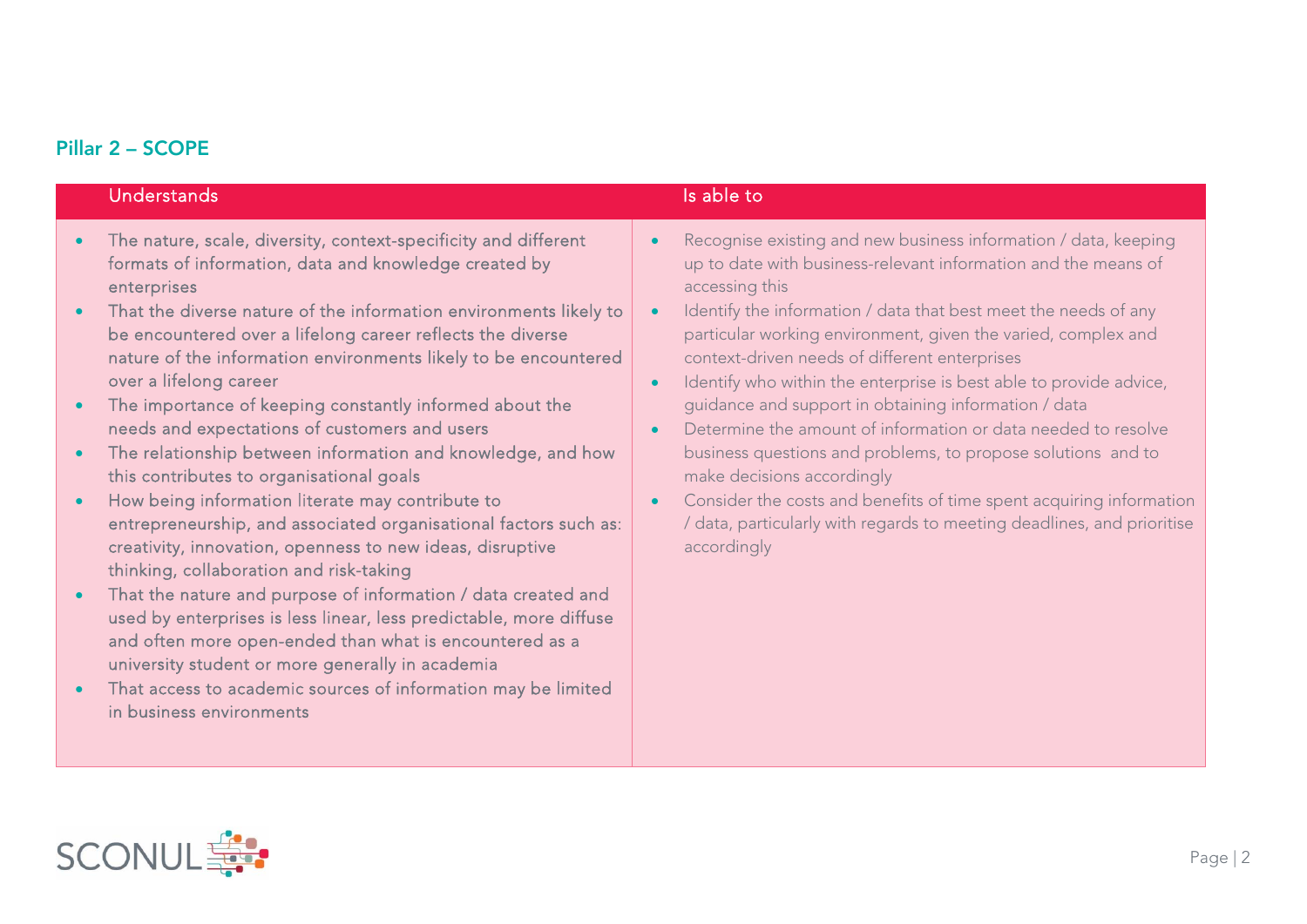# Pillars 3 / 4 – PLAN / GATHER

# Understands **Is able to the United States of the United States and Islands** Is able to

- $\bullet$  The diversified sources of information / data (either systems or people) within and outwith the enterprise
- $\bullet$  The dynamic, fluid and ever-evolving way in which information, data and knowledge flow within the enterprise
- $\bullet$  The structure and culture of the enterprise, how this differs from academic culture, and how this might impact on these flows
- $\bullet$  The importance of adapting to the information environment of the enterprise, following the transition from the academic world
- $\bullet$  The ways in which business intelligence may be obtained, including information about customers / users, collaborative business partners and competitors
- $\bullet$  That organisational information may be chaotic, messy, unpredictable and not always readily available
- $\bullet$  The importance of being methodical and patient when searching for information / data
- $\bullet$  That there may be constraints (e.g. time, resources) which make it difficult to locate information with academic rigour
- $\bullet$  That approaches to searching for and locating information / data will necessarily vary across a lifelong career, reflecting the different business environments likely to be encountered

- $\bullet$  Determine how the identification and tapping of information / data can help to address business challenges
- $\bullet$  Define and enact information-locating strategies and methodologies that are constantly adapted to the requirements and constraints of business environments
- $\bullet$  Identify relevant sources of information / data, internal and external to the enterprise, including alternative sources that haven't previously been used
- $\bullet$  Identify available tools and resources (including Open Access resources) to access relevant academic information / data where they are needed for business purposes
- $\bullet$ Identify the organisational contacts, teams and networks in which information and knowledge are vested
- $\bullet$  Tap into the organisational knowledge of the enterprise, however diffuse this may be
- $\bullet$  Make us of colleagues, develop organisational contacts and exploit organisational teams, networks and group dynamics as valuable sources of information and knowledge
- $\bullet$  Define and pose questions that are necessary for obtaining and extracting relevant organisational information
- $\bullet$  Contribute to and help develop an organisational culture that promotes and fosters flows of information, data and knowledge within enterprises

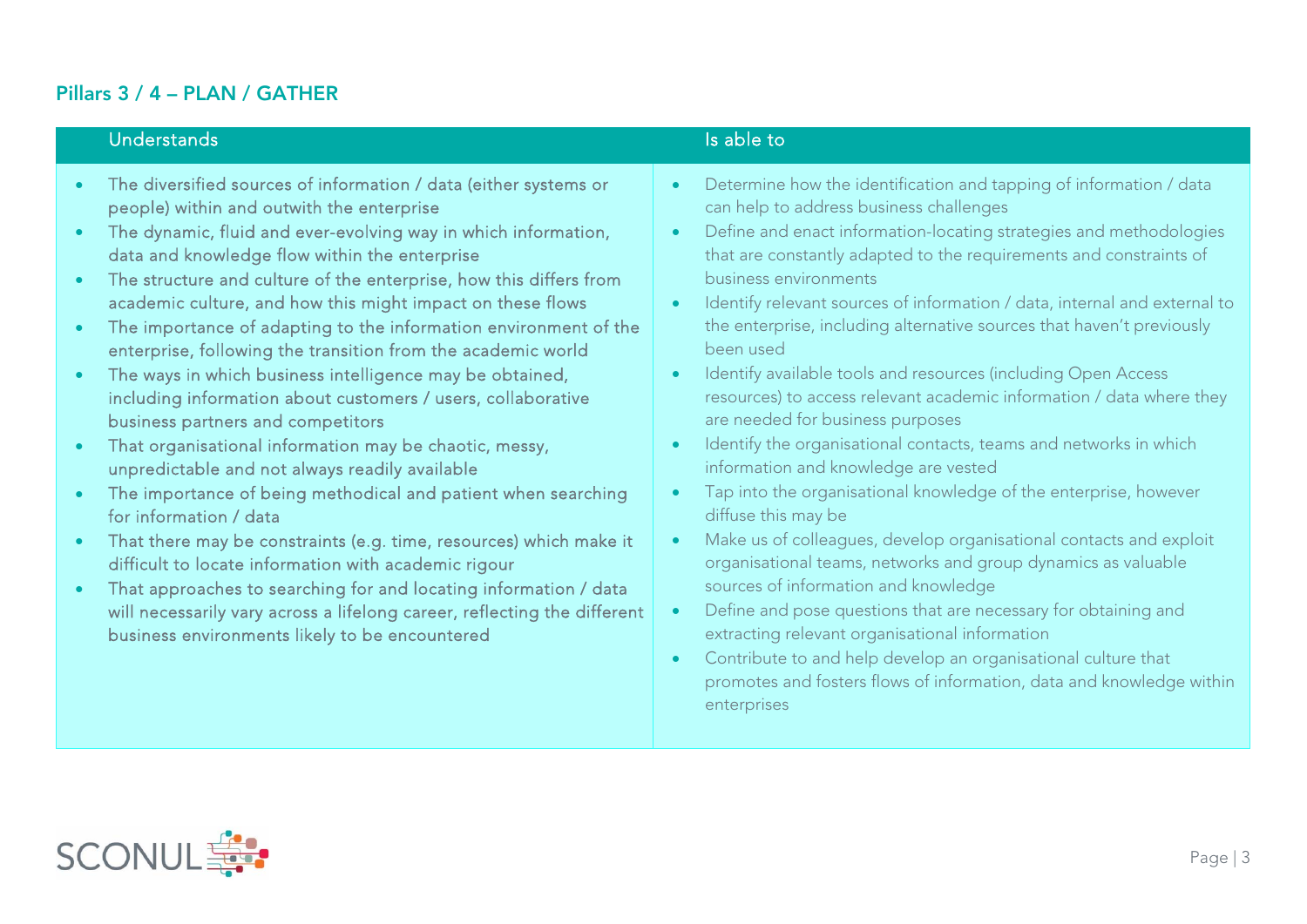# Pillar 5 – EVALUATE

# Understands **Is able to the Understands** Is able to the United States of the United States of the United States of the United States of the United States of the United States of the United States of the United States of th

- $\bullet$  The importance of critical thinking about information / data in business settings
- $\bullet$  How the evaluation and analysis of information / data contributes to problem-solving, finding solutions, decision-making and the development of an organisational knowledge base
- $\bullet$  That employability implies a commitment to lifelong learning and personal development, with an emphasis on the fostering of critical, reflective abilities

- 0 Develop and apply learning strategies and methodologies – dependent on context, business need or career development purposes – for broadening critical and reflective abilities
- $\bullet$  Use and review information / data to resolve business questions and problems imaginatively and innovatively, propose solutions and take decisions accordingly
- $\bullet$  Assess the quality, accuracy, relevance, bias, reputation and credibility of the sources of information / data that are being used
- $\bullet$  Think critically to evaluate and analyse information / data that are relevant for meeting organisational goals
- $\bullet$  Make informed decisions about job and/or career choices, emerging employment opportunities and lifelong learning goals

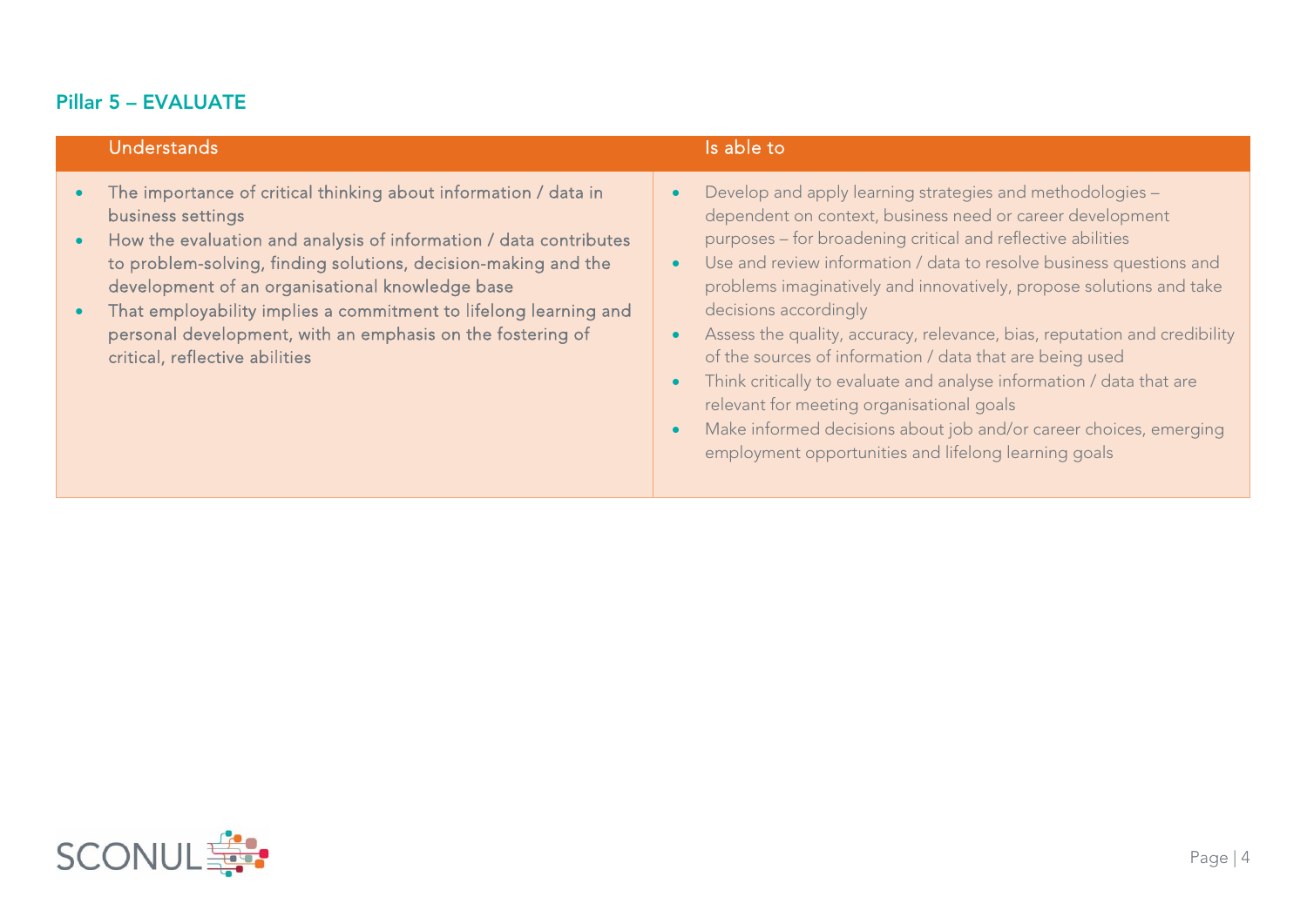# Pillar 6 – MANAGE

| <b>Understands</b>                                                                                                                                                                                                                                                                  | Is able to                                                                                                                                                                                                                                                                                                                                                                                                                                                                                                                                                                                                                                                            |
|-------------------------------------------------------------------------------------------------------------------------------------------------------------------------------------------------------------------------------------------------------------------------------------|-----------------------------------------------------------------------------------------------------------------------------------------------------------------------------------------------------------------------------------------------------------------------------------------------------------------------------------------------------------------------------------------------------------------------------------------------------------------------------------------------------------------------------------------------------------------------------------------------------------------------------------------------------------------------|
| The importance of being systematic and efficient in the<br>organisation, management and preservation of information / data<br>The importance of integrity in the handling and management of<br>information / data, notably with regards to meeting ethical and<br>legal obligations | Demonstrate an ability for self-management and rigour in the<br>processes of searching for, evaluating and analysing information / data<br>Manage, manipulate and interpret information / data, paying heed to<br>ethical and legal requirements<br>Manage workplace relationships and foster networks as a means of<br>drawing on organisational knowledge<br>Make use of the collaborative potential of digital technologies,<br>$\bullet$<br>including social networking tools, as a means of creating and sharing<br>information / data<br>Use information to help manage one's longer-term career path and<br>lifelong learning needs, and to plan strategically |